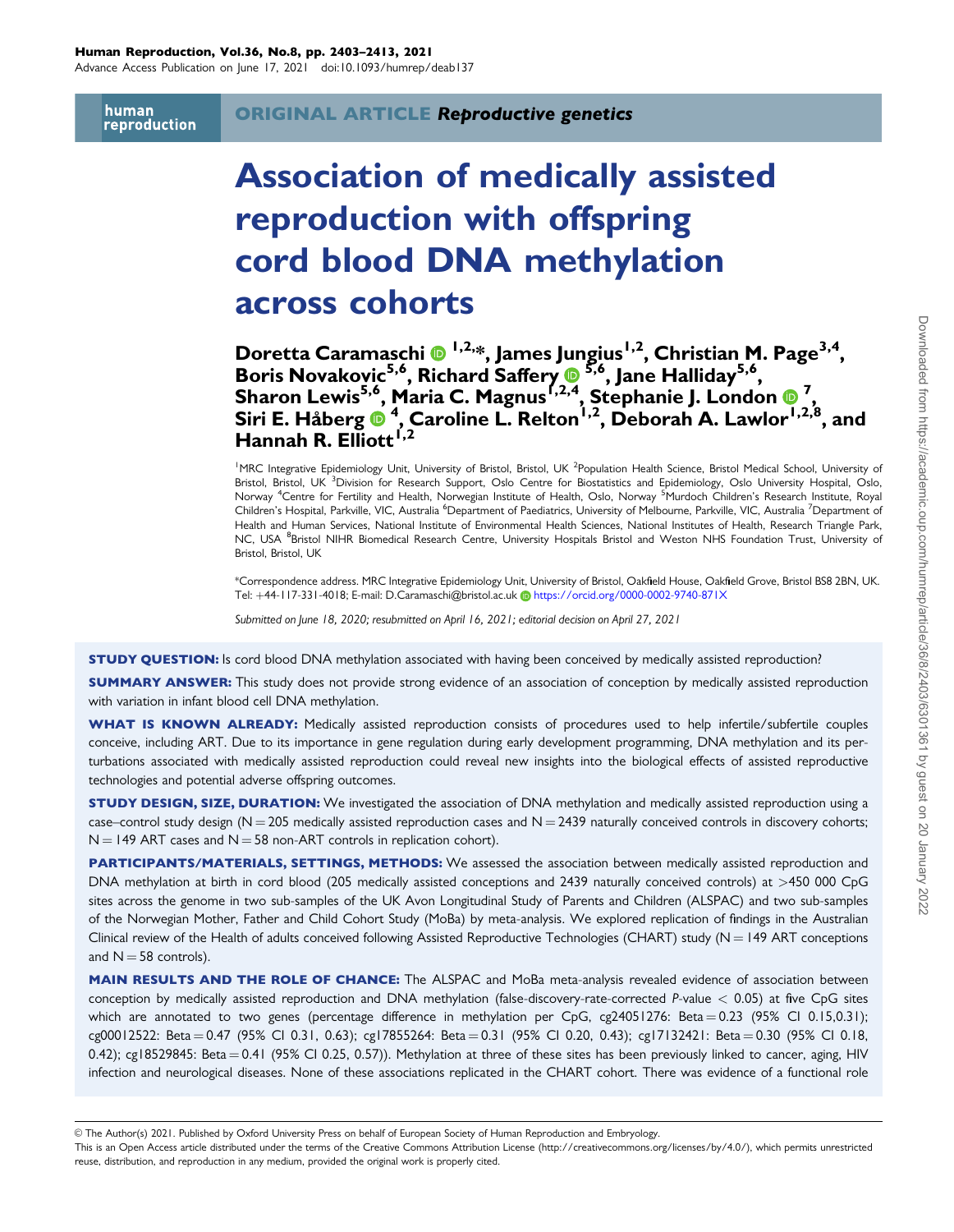of medically assisted reproduction-induced hypermethylation at CpG sites located within regulatory regions as shown by putative transcription factor binding and chromatin remodelling.

LIMITATIONS, REASONS FOR CAUTIONS: While insufficient power is likely, heterogeneity in types of medically assisted reproduction procedures and between populations may also contribute. Larger studies might identify replicable variation in DNA methylation at birth due to medically assisted reproduction.

WIDER IMPLICATIONS OF THE FINDINGS: Newborns conceived with medically assisted procedures present with divergent DNA methylation in cord blood white cells. If these associations are true and causal, they might have long-term consequences for offspring health.

**STUDY FUNDING/COMPETING INTERESTS(S):** This study has been supported by the US National Institute of Health (R01 DK10324), the European Research Council under the European Union's Seventh Framework Programme (FP7/2007-2013)/ERC Grant agreement no. 669545, European Union's Horizon 2020 research and innovation programme under Grant agreement no. 733206 (LifeCycle) and the NIHR Biomedical Centre at the University Hospitals Bristol NHS Foundation Trust and the University of Bristol. The UK Medical Research Council and Wellcome (Grant ref: 102215/2/13/2) and the University of Bristol provide core support for ALSPAC. Methylation data in the ALSPAC cohort were generated as part of the UK BBSRC funded (BB/I025751/1 and BB/I025263/1) Accessible Resource for Integrated Epigenomic Studies (ARIES, [http://www.ariesepigenomics.org.uk\)](http://www.ariesepigenomics.org.uk). D.C., J.J., C.L.R. D.A.L and H.R.E. work in a Unit that is supported by the University of Bristol and the UK Medical Research Council (Grant nos. MC\_UU\_00011/1, MC\_UU\_00011/5 and MC\_UU\_00011/6). B.N. is supported by an NHMRC (Australia) Investigator Grant (1173314). ALSPAC GWAS data were generated by Sample Logistics and Genotyping Facilities at Wellcome Sanger Institute and LabCorp (Laboratory Corporation of America) using support from 23andMe. The Norwegian Mother, Father and Child Cohort Study is supported by the Norwegian Ministry of Health and Care Services and the Ministry of Education and Research, NIH/NIEHS (Contract no. N01-ES-75558), NIH/NINDS (Grant nos. (i) UO1 NS 047537-01 and (ii) UO1 NS 047537-06A1). For this work, MoBa 1 and 2 were supported by the Intramural Research Program of the NIH, National Institute of Environmental Health Sciences (Z01-ES-49019) and the Norwegian Research Council/BIOBANK (Grant no. 221097). This work was partly supported by the Research Council of Norway through its Centres of Excellence funding scheme, Project no. 262700. D.A.L. has received support from national and international government and charity funders, as well as from Roche Diagnostics and Medtronic for research unrelated to this study. The other authors declare no conflicts of interest.

#### TRIAL REGISTRATION NUMBER: N/A.

Key words: assisted reproductive technology / medically assisted reproduction / IVF / DNA methylation / epigenetics / ALSPAC / MoBa / CHART

> . . . . . . . . . . . . . . . . . . . . . . . . . . . . . . . . . . . . . . . . . . . . . . . . . . . . . . . . . . . . . . . . . . . . . . . . . . . . . . .

### Introduction

The number of children conceived using ART has increased steadily over the last four decades. ART include any treatment that consists of in vitro handling of human sperm, oocytes and embryos such as IVF/ ICSI and gamete and embryo cryopreservation. More broadly, medically assisted reproduction refers to any treatment/intervention for fertility impairment and infertility, including ART and other procedures such as ovulation induction (OI) and intrauterine insemination that might use hormones to stimulate oocyte production but do not usually handle gametes ([Zegers-Hochschild](#page-10-0) et al., 2017). The timing of developmental epigenetic reprogramming coinciding with fertility interventions and the susceptibility of DNA methylation to environmental stresses have led to suggestions that fertility interventions may alter the offspring's DNA methylation patterns ([Canovas](#page-8-0) et al., 2017). Alterations in the embryo demethylation and re-methylation processes due to medically assisted reproduction can be caused by nutritional stress due to in vitro culture conditions, hormonal overstimulation of the ovary beyond the physiological range due to superovulation-inducing procedures, or a combination of the two exposures [\(Doherty](#page-9-0) et al.[, 2000;](#page-9-0) Mann et al.[, 2004](#page-9-0); [Market-Velker](#page-9-0) et al., 2010a, [2010b](#page-10-0); [Market-Velker](#page-10-0) et al., 2012; White et al.[, 2015](#page-10-0); Velker et al.[, 2017\)](#page-10-0). Medically assisted reproduction procedures may subject gametes and early embryos to environmental stress which may impact the development of the foetus, for example, by disruptions in the expression of imprinted genes (Sakian et al.[, 2015](#page-10-0)). Gamete and embryo

cryopreservation methods can also affect DNA methylation [\(Van](#page-10-0) [Heertum and Weinerman, 2018](#page-10-0); Cao et al.[, 2019](#page-9-0)).

Earlier studies investigating the association of ART and DNA methylation at birth have focused on imprinted genes and found mixed results which overall point to weak evidence of any association when meta-analyzed [\(Lazaraviciute](#page-9-0) et al., 2014). Other studies have included other non-imprinted candidate genes, resulting in the discovery of some associations between treatment and methylation in cord blood and placental cells (Katari et al.[, 2009;](#page-9-0) [Tierling](#page-10-0) [et al.](#page-10-0), 2010; Song et al., [2015](#page-10-0)). More recent studies have moved from a candidate gene to a genome-wide analysis approach. Some genome wide studies have identified differential methylation in neonatal blood cells between ART (or, more specifically, IVF) and controls [\(Melamed](#page-10-0) et al., 2015; [Estill](#page-9-0) et al.[, 2016;](#page-9-0) [Castillo-Fernandez](#page-9-0) et al., 2017; El Hajj et al.[, 2017;](#page-9-0) [Novakovic](#page-10-0) et al., 2019). However, other similar studies have found lit-tle evidence [\(Gentilini](#page-9-0) et al., 2018; [Choufani](#page-9-0) et al., 2019), perhaps owing to small sample sizes, comparisons with different procedures across some studies and consequently insufficient power to detect true associations. Only one study has included more than 100 concep-tions through ART [\(Novakovic](#page-10-0) et al., 2019), and, although it found several associations, it did not control for potential confounding from parental characteristics.

Whilst different ART procedures have been associated with a wide range of adverse perinatal and longer-term offspring outcomes [\(Kallen](#page-9-0) et al.[, 2010](#page-9-0); [Hansen](#page-9-0) et al., 2013; [Chen and Heilbronn, 2017;](#page-9-0) [Elias](#page-9-0) et al.[, 2020](#page-9-0)), a large recent study with follow-up to 22–35 years, did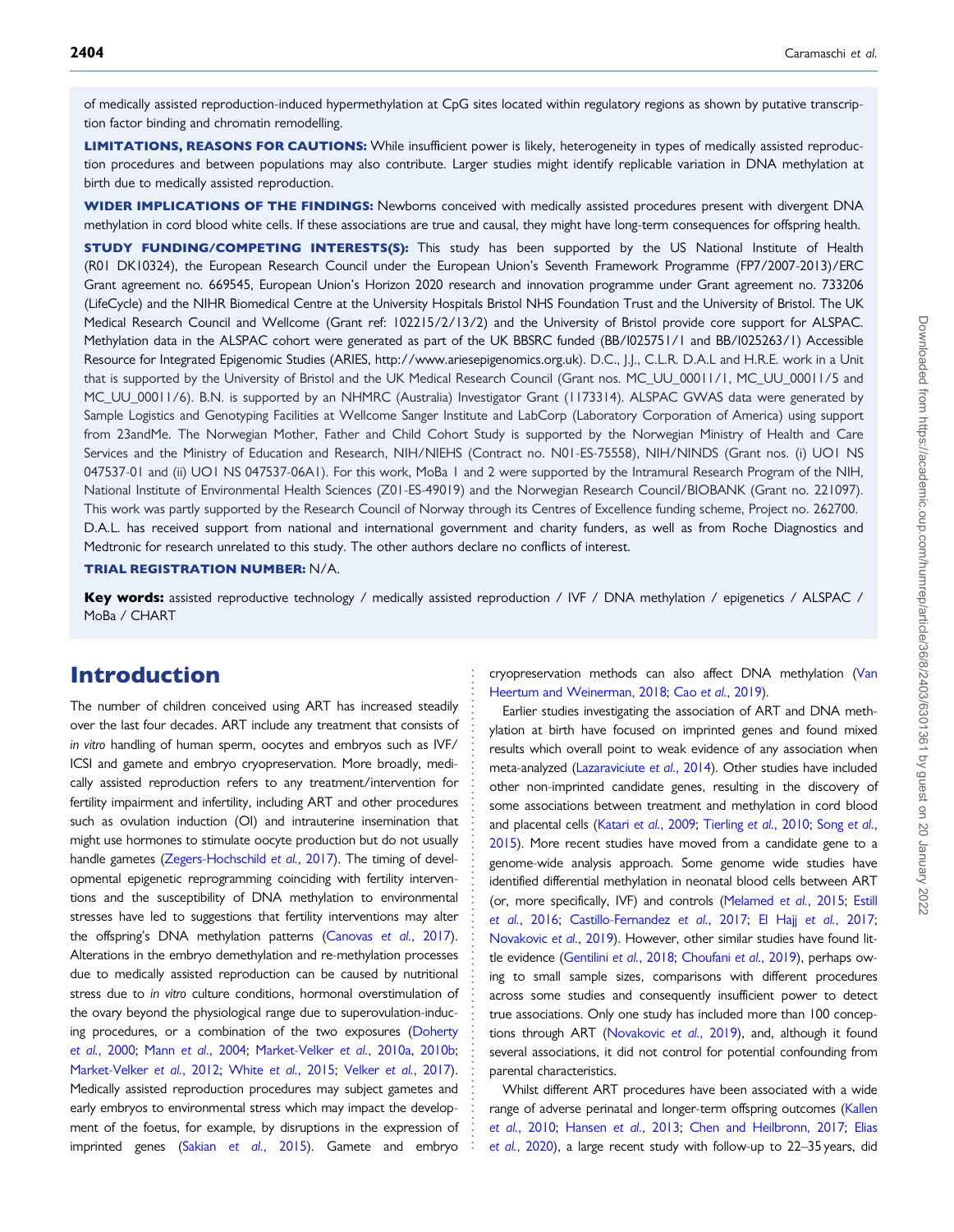. not confirm the associations with longer-term outcomes [\(Halliday](#page-9-0) et al.[, 2019\)](#page-9-0). Moreover, the extent to which any associations with adverse outcomes are related to multiple pregnancies, the effect of underlying causes of infertility, selection bias or confounding is unclear. In relation to adverse perinatal outcomes such as pregnancy loss, preterm birth and small for gestational age, increasing evidence suggests that multiple pregnancies explain much of the increased risk [\(Nelson](#page-10-0) [and Lawlor, 2011;](#page-10-0) [Lawlor and Nelson, 2012\)](#page-9-0). Recent evidence from the European Surveillance of Congenital Anomalies (EUROCAT) suggests that a substantial proportion of associations with congenital anomalies may be due to underlying causes of infertility rather than ART per se (Davies et al.[, 2012](#page-9-0); [Levi Setti](#page-9-0) et al., 2016). However, these and studies of ART with longer-term offspring outcomes often rely on large-scale clinical and administrative datasets with minimal data on potential confounders. The use of longitudinal birth cohorts may be useful for assessing causal effects of ART or, more broadly, medically assisted reproduction on offspring health as they typically collect data on a range of potential confounders. The identification of associations of medically assisted reproduction with differential DNA methylation in genes that have established associations with health outcomes could be used to prioritize offspring disease outcomes for more detailed causal analyses that might be mediated by DNA methylation. Interrogating DNA methylation and its potential role as a mediating mechanism linking ART or, more broadly, medically assisted reproduction to health consequences in the offspring may provide insights into the biological pathways involved.

The aim of this study was to determine the association between having been conceived through medically assisted reproduction and genome-wide variation in cord blood DNA methylation at >450 000 CpG sites using the Illumina Methylation 450K BeadChip across multiple cohorts. Medically assisted reproduction is used here to describe the exposure studied as one of the cohorts included did not provide sufficient information for us to be certain the procedures were ART. Building on previous studies, we have used a multi-cohort approach with meta-analysis and replication, while interrogating the whole genome. We have also used functional analysis methods to attempt to characterize the biological implications of the findings in the context of long-term health outcomes.

### Materials and methods

The overall approach to our methods was to pool results from epigenome-wide association studies (EWAS) in two general population birth cohorts, the Avon Longitudinal Study of Parents and Children (ALSPAC) and the Norwegian Mother, Father, and Child Birth Cohort (MoBa), as discovery analyses. We then explored replication of any discovery associations in an independent study, the 'Clinical review of the Health of adults conceived following Assisted Reproductive Technologies' (CHART) cohort.

#### Study populations

#### Avon longitudinal study of parents and children (ALSPAC)

ALSPAC is a population birth cohort that enrolled 14 541 pregnancies from residents in and around the city of Bristol in the South West of the UK with expected delivery dates between 1991 and 1992 ([Boyd](#page-8-0) et al.[, 2013](#page-8-0); Fraser et al.[, 2013\)](#page-9-0). The study website contains details of all the data that is available through a fully searchable data dictionary and variable search tool: [http://www.bristol.ac.uk/alspac/research](http://www.bristol.ac.uk/alspac/researchers/our-data/) [ers/our-data/.](http://www.bristol.ac.uk/alspac/researchers/our-data/)

In ALSPAC, a subset of 1018 mother–offspring pairs had DNA methylation measured within the Accessible Resource for Integrated Epigenomics Studies (ARIES) (<http://www.ariesepigenomics.org.uk/>) [\(Relton](#page-10-0) et al., 2015). ALSPAC–ARIES participants were selected based on the availability of DNA samples at two time points for mothers and three time points for the offspring [\(Relton](#page-10-0) et al., 2015). After quality control checks and exclusion of multiple pregnancies,  $N = 857$  pairs had reliable cord blood DNA methylation data to include in this study. After removing  $N = 21$  participants without data about method of conception and a further  $N = 52$  participants without all the covariates, we had a sample of  $N = 784$  (77% of the original ARIES samples). In comparison to the overall ALSPAC cohort, the subset of ARIES mother–offspring pairs is slightly older, more likely to have a non-manual occupation and less likely to have smoked during pregnancy (Relton et al.[, 2015\)](#page-10-0).

A second ALSPAC subset, the ALSPAC-Medically assisted reproduction (ALSPAC-MAR) subsample, also had cord blood DNA methylation measured. This subset consisted of additional ALSPAC participants selected to maximize the number of children conceived through medically assisted reproduction and hence increase power. One hundred seventy-eight infants conceived with medically assisted reproduction procedures, with cord blood samples, and 241 naturally conceived controls were selected for epigenome wide DNA methylation analyses. The 241 naturally conceived participants were not a random sample but consisted of participants selected for other epigenetic experiments that were run in the lab at the same time as the medically assisted reproduction cases (arthritis, diabetes, eating disorder, preeclampsia, hypertension, BMI, child autism and child undescended testicle). The distribution of these traits across the ALSPAC-MAR cases and control participants is shown in [Supplementary Table SI.](https://academic.oup.com/humrep/article-lookup/doi/10.1093/humrep/deab137#supplementary-data) After removing those without all the covariates, there were  $N = 345$ participants (82% of the additional subset;  $N = 155$  cases and  $N = 190$ non-controls). In both subsets of ALSPAC, information on the specific procedure used meant that we could not distinguish ART from the broader definition of medically assisted reproduction and hence for this cohort and in general in relation to exposure we use the latter term rather than ART. Written informed consent was obtained from all participants. The protocols and types of chip used for measurement of epigenome wide DNA methylation were the same for both ALSPAC samples (Relton et al.[, 2015\)](#page-10-0). Ethical approval for the ALSPAC data was granted by the ALSPAC law and ethics committee and local Research Ethics Committees. The details of the ethical approval at each stage of the study can be found in the ALSPAC website: [http://www.bristol.ac.uk/alspac/researchers/research-ethics/.](http://www.bristol.ac.uk/alspac/researchers/research-ethics/)

#### The Norwegian Mother and Child Cohort Study

. . . . . . . . . . . . . . . . . . . . . . . . . . . . . . . . . . . . . . . . . . . . . . . . . . . . . . . . . . . . . . . . . . . . . . . . . . . . . . . . . . . . . . . . . . . . . . . . . . . . . . . . . . . . . . . . . . . . . . . . . . . . . . . . . . . . . . . . . . . . . . . . . . . . . . . . . . . . . . . . . . . . . . . . . . . .

Participants represent two subsets of mother–offspring pairs from the national Norwegian Mother and Child Cohort Study (MoBa), a prospective population-based pregnancy cohort study conducted by the Norwegian Institute of Public Health [\(Magnus](#page-9-0) et al., 2006, [2016](#page-9-0)). The years of birth for MoBa participants ranged from 1999 to 2009 and the cohort includes more than 114 000 children, 95 000 mothers and 75 000 fathers. Two subsets of children also have cord blood DNA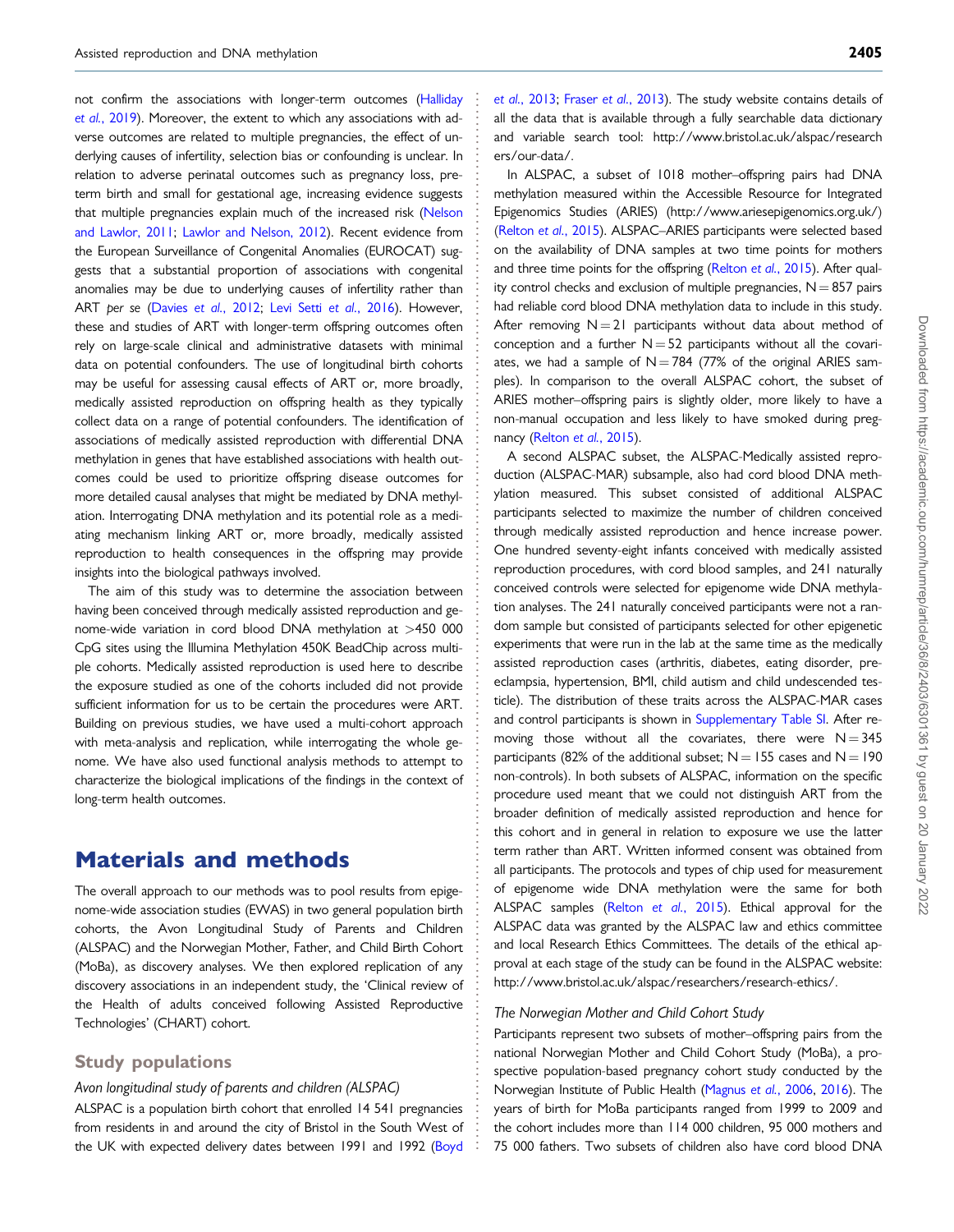methylation available. The two subsets are referred to here as MoBal and MoBa2. MoBa1 is a subset of a larger study within MoBa that includes a cohort random sample and newborns who developed asthma by age 3 years [\(Haberg](#page-9-0) et al., 2011), of which  $N = 1068$  children had cord blood DNA methylation available after quality control exclusions [\(Joubert](#page-9-0) et al., 2012). MoBa2 consists of a further 685 participants who were also a random cohort sample and newborns who developed asthma that was still present at age seven (157 with asthma) (Reese et al.[, 2019\)](#page-10-0). MoBa2 participants did not overlap with those in MoBa1 and the protocol and type of chips used for DNA methylation analyses were the same in both subsets. Cord blood DNA methylation data after quality control exclusions were available in  $N = 680$  MoBa2 children. MoBa1 and MoBa2 data were pooled together and  $N = 1518$  (22 conceived by ART) of these had data on ART and all the covariates included in the analysis.

Ethical approval for MoBa data was granted by Regional Committee for Ethics in Medical Research of South/East Norway, the Norwegian Data Inspectorate, and the Institutional Review Board of the National Institute of Environmental Health Sciences. Written informed consent was obtained from all MoBa participants.

#### Medically assisted reproduction assessment

ALSPAC participants were sent a postal questionnaire at 12 weeks gestation that asked a two-part question: (i) 'Did you use any treatments to help conceive this pregnancy?', a binary yes/no response, and (ii) 'If yes which one?', a text answer. We used the first question to create a binary variable for the main analysis. We used the text response to the second question to perform a sensitivity analysis where the medically assisted reproduction category included only mothers who responded having used ART (IVF or gamete intrafallopian transfer), IUI, or OI by hormones, whilst excluding those who reported using male infertility treatments, natural monitoring, other fertility treatments, other treatment (not fertility), no treatment or unknown and those with mismatches between the two questions ( $N=7$  removed in ALSPAC–ARIES and  $N = 28$  removed in ALSPAC-MAR).

In MoBa, ART information was obtained from the medical birth registry. The notification form completed by the midwife attending the delivery indicated whether the pregnancy was conceived by IVF, ICSI or other/unknown ART methods, as a single response.

#### DNA methylation

In the ALSPAC-ARIES and ALSPAC-MAR subsamples, DNA was extracted from previously collected and frozen cord blood. DNA was then bisulphite converted using Zymo EZ DNA MethylationTM kit (Zymo, Irvine, CA, USA) and methylation was measured at 485 512 CpG sites using the Illumina Infinium HumanMethylation450K BeadChip assay according to manufacturers' protocols [\(Relton](#page-10-0) et al., [2015\)](#page-10-0). The methylation arrays were scanned with an Illumina iScan and the initial quality was checked with GenomeStudio (version 2011.1). The methylation data pre-processed using meffil package [\(Min](#page-10-0) et al.[, 2018\)](#page-10-0). The process included quantile normalization and quality checks such as sex chromosomes mismatches and genotype mismatches.

In MoBa1, umbilical cord blood samples were collected and frozen at birth at  $-80^{\circ}$ C. All biological material was obtained from the Biobank of the MoBa study (Paltiel et al.[, 2014](#page-10-0)). Bisulphite conversion . . . . . . . . . . . . . . . . . . . . . . . . . . . . . . . . . . . . . . . . . . . . . . . . . . . . . . . . . . . . . . . . . . . . . . . . . . . . . . . . . . . . . . . . . . . . . . . . . . . . . . . . . . . . . . . . . . . . . . . . . . . . . . . . . . . . . . . . . . . . . . . . . . . . . . . . . . . . . . . . . . . . . . . . . . . .

was performed using the EZ-96 DNA Methylation kit (Zymo Research Corporation, Irvine, CA, USA) and DNA methylation was measured at 485 577 CpGs in cord blood using the Illumina Infinium HumanMethylation450 BeadChip array ([Joubert](#page-9-0) et al., 2012). Raw intensity (.idat) files were handled in R using the minfi package to calculate the methylation level at each CpG as the beta-value and the data were exported for quality control and processing. Similar sample specific quality control was performed in MoBa1 and MoBa2, as follows: control probes  $(N = 65)$  and probes on X  $(N = 11 230)$  and Y  $(N = 416)$  chromosomes were excluded in both datasets. Remaining CpGs missing  $> 10\%$  of methylation data were also removed ( $N = 20$ ) in MoBa1, none in MoBa2). Samples indicated by Illumina to have failed or have an average detection  $P$ -value across all probes  $< 0.05$  $(N = 49$  MoBa1, N  $= 35$  MoBa2) and samples with gender mismatch  $(N = 13$  MoBa1,  $N = 8$  MoBa2) and GWAS outliers  $(N = 6$  MoBa1,  $N = 4$  MoBa2) were also removed. For MoBa1 and MoBa2, we accounted for the two different probe designs by applying the intra-array normalization strategy Beta Mixture Quantile dilation (BMIQ) [\(Bibikova](#page-8-0) et al., 2011). After quality control exclusions, the sample sizes of the cord blood DNA methylation data (including with missing conception data and covariates) were 1056 for MoBa1 and 680 for MoBa2. To account for differences between MoBa1 and MoBa2, we also adjusted for the different design variables, such as sample pull or selection factors (MoBa2) with a fixed effect variable.

#### EWAS meta-analysis

We estimated the association between medically assisted reproduction and cord blood DNA methylation at all the CpGs that passed QC in ALSPAC–ARIES, ALSPAC-MAR and MoBa by running linear regression models of medically assisted reproduction (exposure) on DNA meth-ylation (outcome) using the CpGassoc package in R ([Barfield](#page-8-0) et al., [2012](#page-8-0)). To control for batch, we included a term for bisulphite treatment plate. We used an algorithm and a reference panel that is suit-able for cord blood [\(Bakulski](#page-8-0) et al., 2016) to calculate cell type composition and added estimated cell counts as covariates. Additionally, we adjusted for infant sex at birth and potential confounding by maternal age at delivery, maternal BMI and maternal smoking during the first trimester of pregnancy. In ALSPAC, maternal pre-pregnancy weight, height and smoking were obtained through selfreport in questionnaires completed in the first trimester of pregnancy whereas maternal age at delivery and infant sex were extracted from obstetric records. Smoking during the first trimester was categorized into a binary variable of 'Did not smoke' and 'Smoked'. In MoBa, for both datasets, information maternal pre-pregnancy weight height and smoking was obtained through self-report questionnaires completed at around 17 weeks of gestation; maternal age at delivery and infant sex were obtained from the birth registry records. Smoking was categorized in a three-level variable, 'non-smoker', 'stopped early in pregnancy' and 'smoked throughout pregnancy'.

A meta-analysis of the summary statistics of the EWAS results from each study sample (ALSPAC–ARIES, ALSPAC-MAR and MoBa) was carried out using METAL (version 2011-03-25) (Willer et al.[, 2010](#page-10-0)), using a fixed effects model with inverse variance weighting (Rice [et al.](#page-10-0),  $2018$ ). Since in the MoBa EWAS the X and Y chromosome were omitted, the meta-analysis excluded CpGs on these chromosomes.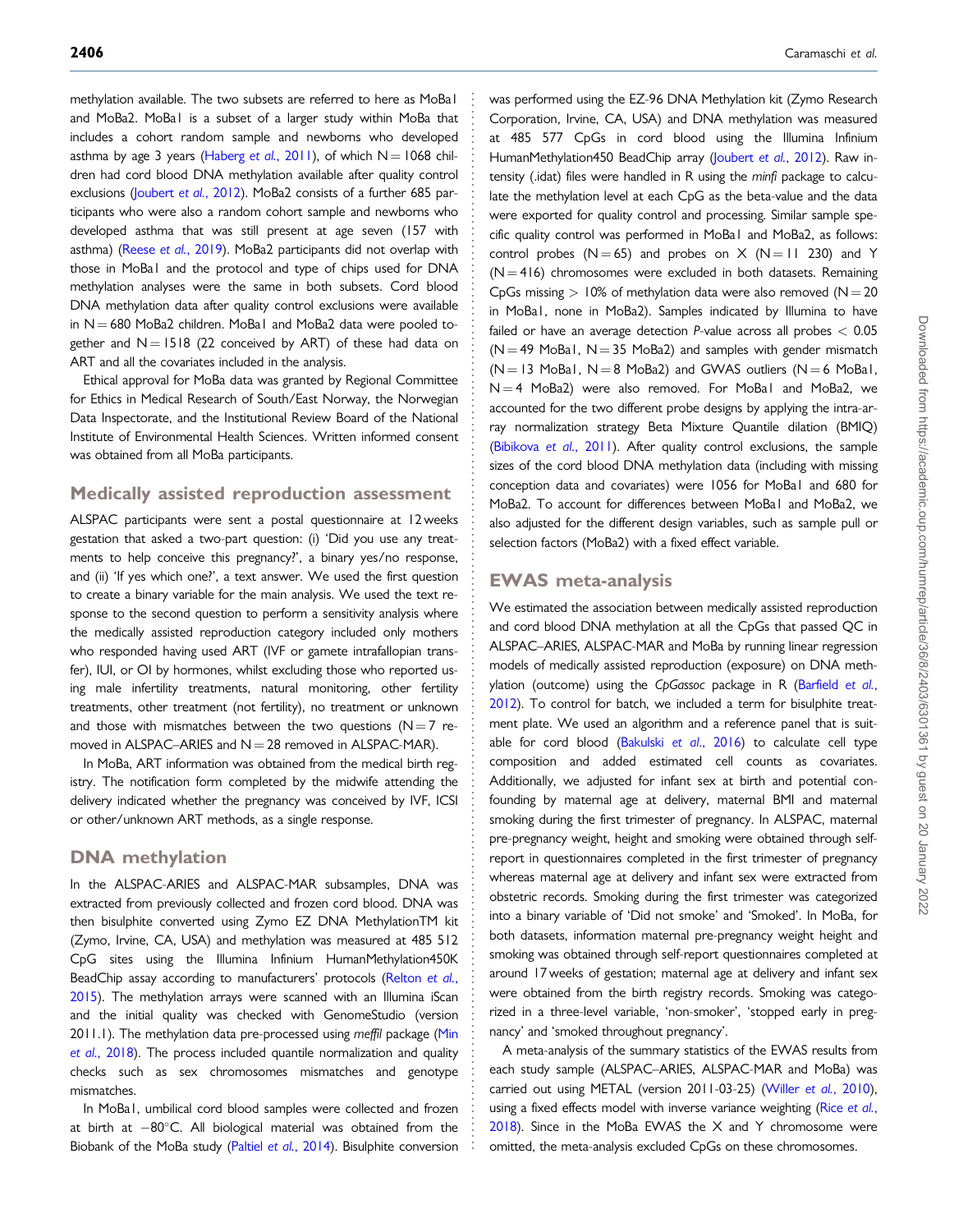#### . Replication in an independent cohort

We sought replication of results for all CpG sites with  $P_{\text{FDR}} < 0.05$  in the meta-analysis EWAS in an independent study sample, the 'Clinical review of the Health of adults conceived following Assisted Reproductive Technologies' (CHART) cohort. CHART is an Australian cohort of  $N = 547$  adults conceived by IVF and  $N = 549$ naturally conceived controls (Lewis et al.[, 2017](#page-9-0)). In a subsample of  $N = 193$  ART-conceived and N = 86 non-ART adults who gave their consent for epigenetic analyses, DNA methylation was measured in DNA isolated from neonatal blood spots (Guthrie spots) that were collected at 2–3 days after birth using the Illumina InfiniumMethylationEPIC BeadChips array. Pre-processing was carried out using MissMethyl and minfi R packages and normalization was per-formed using SWAN [\(Maksimovic](#page-9-0) et al., 2012). Quality checks involved the exclusion of samples with mean detection  $P$ -value  $> 0.01$ , probes with detection  $P$ -value  $> 0.01$ , those associated with SNPs and cross-reactive probes. Cell composition was estimated using the Bakulski cord blood cell reference method [\(Bakulski](#page-8-0) et al., 2016). Linear regression modelling was performed using limma R package and included sample plate, cell proportions (six cell types), infant sex and maternal age at delivery covariates (data were not available in this study to adjust for potential confounding by maternal pre-pregnancy BMI or pregnancy smoking). After quality control exclusions, there were 146 ART cases and 58 controls with data on ART and covariates to use in this analysis. Ethical approval for the CHART study was granted by the Royal Children's Hospital Human Research Ethics Committee (RCH HREC Project 33163). All participants for this study gave written informed consent.

#### Biological characterisation

CpG sites associated with medically assisted reproduction were compared to those listed in the EWAS catalogue ([http://www.ewascata](http://www.ewascatalog.org/) [log.org/](http://www.ewascatalog.org/)) in July 2019. Studies indexed by the EWAS catalogue included at least 100 000 CpG sites in analyses and had sample sizes of at least 100 individuals.

Gene ontology (GO) enrichment [\(Ashburner](#page-8-0) et al., 2000; [The Gene](#page-10-0) [Ontology Consortium, 2017](#page-10-0)) for the first 100 CpG sites from the meta-EWAS ranked by ascending P-value was conducted using the R package missMethyl ([Phipson](#page-10-0) et al., 2016). This method takes into account the differing number of probes per gene found on the array which can otherwise bias results ([Geeleher](#page-9-0) et al., 2013). Since hyperand hypo-methylation at CpG sites in our analysis were likely to be biologically distinct we stratified our enrichment analysis accordingly.

Enrichment analyses were conducted using the R package LOLA ([Sheffield and Bock, 2016](#page-10-0)). Input was genomic coordinates of the first 100 CpG sites from the meta-EWAS ranked by ascending P-value and the background set was the genomic coordinates all array CpG sites included in the meta-EWAS. The LOLA core region set was used to test for enrichments. As above, sites were stratified into hyper- and hypo-methylated CpG sites. For each LOLA analysis, we filtered results retaining enriched region sets only when the support (i.e. number of regions overlapping)  $>=5$  and the q-value was <0.05.

To further identify enrichment of CpG sites associated with medically assisted reproduction at cell type-specific histone modifications and DNaseI hypersensitivity sites (DHS) we used eFORGEv2.0 ([Breeze](#page-8-0) et al., 2016). H3 marks and DHS were analysed from the

consolidated Roadmap Epigenomics data set. Input was the first 100 CpG sites from the EWAS when ranked by ascending P-value. The background set of CpG sites was all CpG sites on the array analyzed in the meta-EWAS. As above, sites were stratified into hyper- and hypo-methylated CpG sites.

The genes mapped to the CpGs associated with medically assisted reproduction at  $P_{FDR}$ <0.05 and in DMRs were searched for published associations in the GWAS catalogue [\(https://www.ebi.ac.uk/gwas/,](https://www.ebi.ac.uk/gwas/) v1.0.2: 04 June 2020, date last accessed) ([Buniello](#page-8-0) et al., 2019).

#### Methylation quantitative trait loci analysis

For each CpG associated with medically assisted reproduction in the single-site EWAS at  $P_{\text{FDR}}$ <0.05, we searched for methylation quantitative trait loci (mQTLs) in the mQTL database [\(www.mqtldb.org](http://www.mqtldb.org), 10 June 2020, last date accessed) (Gaunt et al.[, 2016\)](#page-9-0).

### **Results**

#### Study sample characteristics

The characteristics of the study participants for ALSPAC–ARIES, ALSPAC-MAR and MoBa are shown in [Table I](#page-5-0) and [Supplementary](https://academic.oup.com/humrep/article-lookup/doi/10.1093/humrep/deab137#supplementary-data) [Table SII](https://academic.oup.com/humrep/article-lookup/doi/10.1093/humrep/deab137#supplementary-data). ALSPAC-MAR and MoBa included a higher proportion of smokers during the first trimester and female offspring compared to ALSPAC-ARIES. Mean birthweight, gestational length and maternal pre-pregnancy BMI were similar across the three study samples. In all three samples, mothers of infants conceived via medically assisted reproduction were older and in ALSPAC-MAR and MoBa infants conceived with medically assisted reproduction were slightly more likely to be female. In ALSPAC-MAR, and to a weaker extent ALSPAC– ARIES, mothers of infants conceived with medically assisted reproduction were less likely to smoke and had lower BMI, which may reflect UK guidelines that restrict some ART procedures to women with a healthy BMI and who do not smoke at the time of treatment.

#### EWAS meta-analysis

. . . . . . . . . . . . . . . . . . . . . . . . . . . . . . . . . . . . . . . . . . . . . . . . . . . . . . . . . . . . . . . . . . . . . . . . . . . . . . . . . . . . . . . . . . . . . . . . . . . . . . . . . . . . . . . . . . . . . . . . . . . . . . . . . . . . . . . . . . . . . . . . . . . . . . . . . . . . . . . . . . . . . . . . . . . .

[Figure 1](#page-6-0) and [Table II](#page-6-0) summarize the results of the EWAS meta-analysis adjusted for gender at birth, maternal age at delivery, maternal BMI and maternal smoking during pregnancy. There were five CpG sites associated with medically assisted reproduction at the genome-wide level  $(P_{FDR}$ <0.05), four of which surpassed the threshold for Bonferroni corrected P-values ( $P_{\text{Bonferroni}}$ <0.05). These were hyper-methylated sites. The effect sizes were lower than 1% absolute difference in methylation between the two groups. The direction of effect was concordant across studies for three of the five sites and it was concordant for four of the five sites between the two ALSPAC subsamples. Three of the CpG sites were located in known genes, including two sites that were annotated to the same gene coding for arrestin domain-containing protein 1 (ARRDC4). In all three study samples methylation at ARRDC4 was <1% higher in ART cases compared to non-ART controls at unadjusted  $P$ -value  $< 0.05$ .

EWAS sensitivity analyses conducted in ALSPAC–ARIES and ALSPAC-MAR with restriction to participants who reported specific forms of medically assisted reproduction (IVF, intrauterine insemination, or OI by hormones) and adjusted for the same covariates as the main analysis showed similar results to the main analyses with high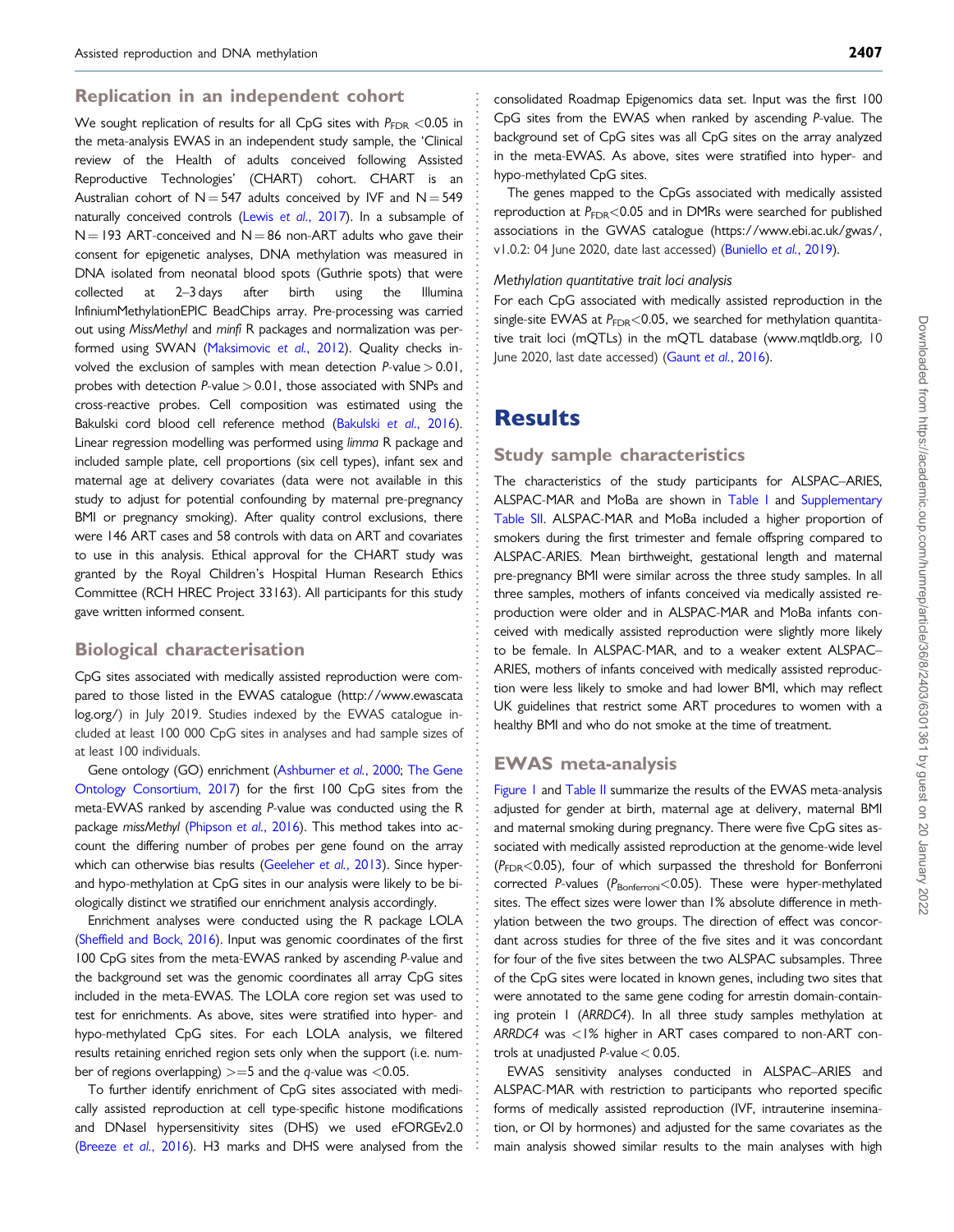|                                              | <b>ALSPAC-ARIES</b> | <b>ALSPAC-MAR</b> | MoBa         |
|----------------------------------------------|---------------------|-------------------|--------------|
|                                              | $N = 784$           | $N = 345$         | $N = 1518$   |
| ART (%)                                      |                     |                   | 22(1.5)      |
| Medically assisted reproduction (%)          | 28(3.6)             | 155(44.9)         |              |
| Smoked first trimester (%)                   | 100(12.8)           | 83(24.1)          | 415(27.3)    |
| Offspring gender at birth (% female)         | 398 (50.6)          | 143(41.4)         | 706 (46.5)   |
| Maternal age (years) (mean (SD))             | 29.65 (4.41)        | 28.84 (4.83)      | 29.96 (4.31) |
| Maternal BMI ( $\text{kg/m}^2$ ) (mean (SD)) | 22.92 (3.80)        | 24.52 (6.57)      | 24.12 (4.32) |
| Birthweight (g) (mean (SD))                  | 3419 (481)          | 3364 (606)        | 3648 (541)   |
| Gestational age (weeks) (mean (SD))          | 39.70 (1.48)        | 39.33 (1.86)      | 39.48 (1.61) |

<span id="page-5-0"></span>

ALSPAC, Avon Longitudinal Study of Parents and Children; ARIES, Accessible Resource for Integrated Epigenomics Studies; MAR, Medically Assisted Reproduction: MoBa, Norwegian Mother, Father, and Child Birth Cohort.

correlation between the regression beta coefficients ( $R^2$   $=$  0.86 for  $\pm$ ALSPAC–ARIES and  $R^2$ =0.95 for ALSPAC-MAR).

Further sensitivity analyses conducted by MAR procedure within the ALSPAC subsamples (where there were enough cases to run the analysis) showed associations with OI by hormones for all CpGs and intrauterine insemination for cg18529845 ([Supplementary Fig. S1\)](https://academic.oup.com/humrep/article-lookup/doi/10.1093/humrep/deab137#supplementary-data).

#### Replication in CHART

In the CHART sample, there was no clear evidence of association at any of the 5 CpG sites identified in the discovery meta-analysis ([Supplementary Table SIII\)](https://academic.oup.com/humrep/article-lookup/doi/10.1093/humrep/deab137#supplementary-data).

#### Biological characterisation

Three of five sites associated with medically assisted reproduction at genome-wide level in our discovery sample were previously reported to be associated with other phenotypes according to the EWAS catalogue (see [Supplementary Table SIV](https://academic.oup.com/humrep/article-lookup/doi/10.1093/humrep/deab137#supplementary-data)). cg18529845 and cg17855264 were associated in multiple EWAS studies of cancer, ageing and HIV infection. cg24051276 was associated with rheumatoid arthritis, dementia and palsy.

No GO terms were shown to be enriched after accounting for multiple testing. In the hypermethylated probe set the most highly enriched terms were biological processes linked to modulation by host of viral process and androgen metabolism (see [Supplementary](https://academic.oup.com/humrep/article-lookup/doi/10.1093/humrep/deab137#supplementary-data) [Table SV](https://academic.oup.com/humrep/article-lookup/doi/10.1093/humrep/deab137#supplementary-data)).

To identify enrichment of sites associated with medically assisted reproduction within gene and gene regulatory regions we utilized eFORGE and LOLA. Using LOLA, enrichment was identified amongst the set of CpG sites that were hypermethylated in cases compared to controls ( $n = 69$  of 100 sites included). Hypermethylated CpGs were enriched for CpG islands  $(q = 0.0011)$  (see [Supplementary Table SVI\)](https://academic.oup.com/humrep/article-lookup/doi/10.1093/humrep/deab137#supplementary-data). They were also enriched for EZH2 transcription factor binding sites based on ENCODE data. This transcription factor is associated with methylation of H3K27 chromatin leading to chromatin compaction ([Laugesen](#page-9-0) et al., 2019). LOLA analysis also showed that hypermethylated CpG sites were strongly enriched amongst H3K4me2, H3K4me3, H3K9me3 and H3K4me1 in breast and prostate tissues using data derived from the cistrome project.

eFORGE was used to identify cell type specific DHS in tissues profiled by the NIH Roadmap Epigenomics consortium (see [Supplementary Table SVII\)](https://academic.oup.com/humrep/article-lookup/doi/10.1093/humrep/deab137#supplementary-data). Enrichment was observed for the hypermethylated set. The strongest enrichment identified for DHS was found in embryonic stem cells. The histone modifications H3K9me3 and H3K9me1 were strongly enriched in multiple tissues, including embryonic stem cells, blood, ovary, stem and foetal cells. H3K9me3 is associated with decreased accessibility of chromatin and is pivotal in lineage commitment during organogenesis and for maintaining cell line-age in differentiated cells ([Nicetto](#page-10-0) et al., 2019). H3K4 methylation was also identified using LOLA and is typically detected in promoter regions of active genes (Barski et al.[, 2007\)](#page-8-0).

The 'GWAS Catalogue' search showed that a genetic variant in SRD5A2, whose methylation was associated with medically assisted reproduction, had previously been found to be associated with male baldness ([Supplementary Table SVIII\)](https://academic.oup.com/humrep/article-lookup/doi/10.1093/humrep/deab137#supplementary-data).

### mQTL analysis

To explore the potential health consequences of medically assisted reproduction, we searched for cis-mQTLs of the top five CpGs from the meta-analysis by looking at SNPs associated with the CpGs in the mQTLdb database [\(www.mqtldb.org\)](http://www.mqtldb.org). We were not able to identify any suitable mQTL from this analysis as all the SNPs associated with the five top CpGs were located in trans  $(>1$  kb from the CpG site).

## **Discussion**

. . . . . . . . . . . . . . . . . . . . . . . . . . . . . . . . . . . . . . . . . . . . . . . . . . . . . . . . . . . . . . . . . . . . . . . . . . . . . . . . . . . . . . . . . . . . . . . . . . . . . . . . . . . . . . . . . . . . . . .

We conducted an EWAS meta-analysis of the association of medically assisted reproduction with cord blood DNA methylation across two European birth cohorts, ALSPAC and MoBa. The results showed evidence of an association between medically assisted reproduction and DNA methylation at five CpG sites. By interrogating online databases, we also found evidence that some of the methylation differences associated with medically assisted reproduction were associated with diseases and health-related traits in adulthood. At the molecular level, hypermethylation linked to medically assisted reproduction occurred in regulatory sites involved in chromatin remodelling. However, we could not confirm whether the associations of medically assisted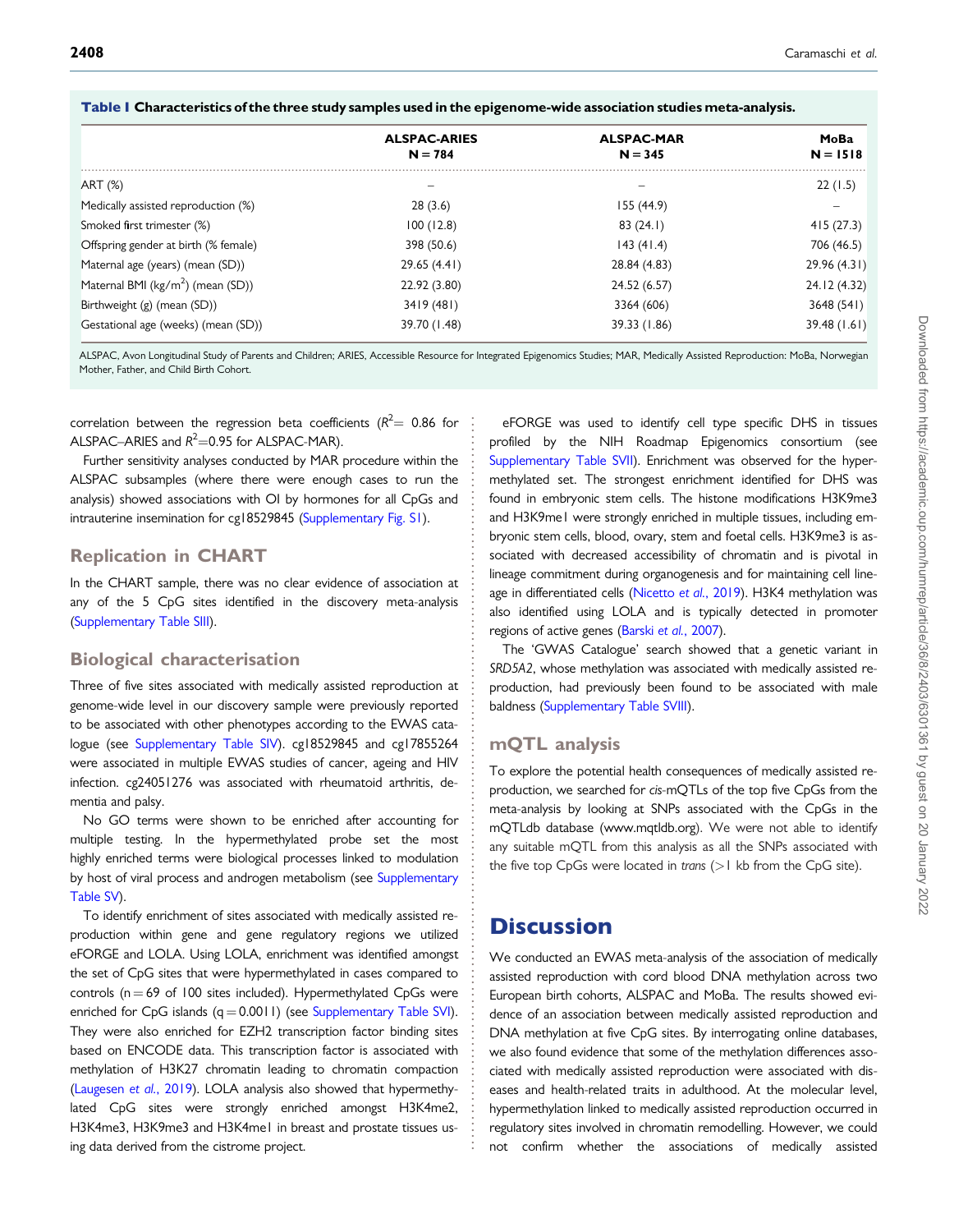<span id="page-6-0"></span>

Figure 1. Association between cord blood DNA methylation and medically assisted reproduction estimated by the meta-analysis. (a) Quantile–quantile plot of the observed versus expected distribution of  $P$ -values; (b) volcano plot of the  $P$ -values versus the beta coefficients.  $\lambda=$  genomic inflation factor calculated using the median method. ( c) Manhattan plot of the distribution of P-values across chromosomes.

reproduction with differential methylation at the strongest five CpGs were causal (or might be explained by confounding, including by the underlying pathology resulting in infertility). Nor could we establish whether the methylation changes were causally linked to diseases and health-related traits using Mendelian randomization.

Several previous studies have explored differential DNA methylation in infant blood cells related to conception by ART using either candidate or EWAS approaches. Most of these have had smaller sample sizes than our study and/or have not sought replication in an independent group. In a recent study conducted on the CHART cohort used

|                 |        |                                                                                                                                                                                                                                                                                                                                  |          |                  |      | Meta-analysis          |                  |             |      |       |                        | Study-specific results |               |         |                  |                  |         |
|-----------------|--------|----------------------------------------------------------------------------------------------------------------------------------------------------------------------------------------------------------------------------------------------------------------------------------------------------------------------------------|----------|------------------|------|------------------------|------------------|-------------|------|-------|------------------------|------------------------|---------------|---------|------------------|------------------|---------|
|                 |        |                                                                                                                                                                                                                                                                                                                                  |          |                  |      |                        |                  |             |      | ARIES |                        |                        | MoBa          |         |                  | ALSPAC-MAR       |         |
| <b>CpG site</b> | Gene   | Chromosome                                                                                                                                                                                                                                                                                                                       | Position | Beta             | 5    | P-value                | P <sub>EDR</sub> | Paonferroni | Beta | 56    | P-value                | Beta                   | 56            | P-value | Beta             | မ္တ              | P-value |
| cg24051276      |        |                                                                                                                                                                                                                                                                                                                                  | 45561488 | 0.23             | 0.04 | $6.69 \times 10^{-9}$  | 0.003            | 0.003       | 0.46 | 0.06  | $1.47 \times 10^{-12}$ | 0.21                   | 0.12          | 0.103   | 0.06             | 0.05             | 0.267   |
| cg00012522      | ARRDC4 |                                                                                                                                                                                                                                                                                                                                  | 98503952 | 0.47             | 0.08 | $2.94 \times 10^{-8}$  | 0.007            | 0.014       | 0.73 | 0.12  | $2.03 \times 10^{-09}$ | 0.14                   | $\frac{3}{2}$ | 0.297   | 0.50             | 0.25             | 0.047   |
| cg17855264      |        |                                                                                                                                                                                                                                                                                                                                  | 37180636 | $\overline{0.3}$ | 0.06 | $5.44 \times 10^{-8}$  | 0.007            | 0.026       | 0.74 | 0.09  | $3.95 \times 10^{-15}$ | 0.21                   | 0.14          | 0.117   | $-0.04$          | 0.09             | 0.645   |
| cg17132421      | ARRDC4 |                                                                                                                                                                                                                                                                                                                                  | 98503947 | 0.30             | 0.06 | $5.86 \times 10^{-8}$  | 0.007            | 0.028       | 0.38 | 0.07  | $3.28 \times 10^{-08}$ | 0.07                   | $\frac{1}{2}$ | 0.514   | $\overline{0.3}$ | $\frac{8}{10}$   | 0.089   |
| cg18529845      | SRD5A2 |                                                                                                                                                                                                                                                                                                                                  | 31806042 | $\overline{6}$   | 0.08 | $3.41 \times 10^{-07}$ | 0.033            | 0.164       | 0.67 | 0.10  | $6.25 \times 10^{-12}$ | $-0.31$                | 0.17          | 0.069   | 0.08             | $\overline{0.3}$ | 0.807   |
| Cohort.         |        | FDR, False discovery Rate: ALSPAC. Avon Longiudinal Study of Parents and Chidren; ARIES, Accessible Resource for Integrated Epigenomics Studies; MAR, Medically Assisted Reproduction: MoBa, Norwegian Mother, Father, and Chi<br>Beta regression coefficients are reported as percent difference in methylation between groups. |          |                  |      |                        |                  |             |      |       |                        |                        |               |         |                  |                  |         |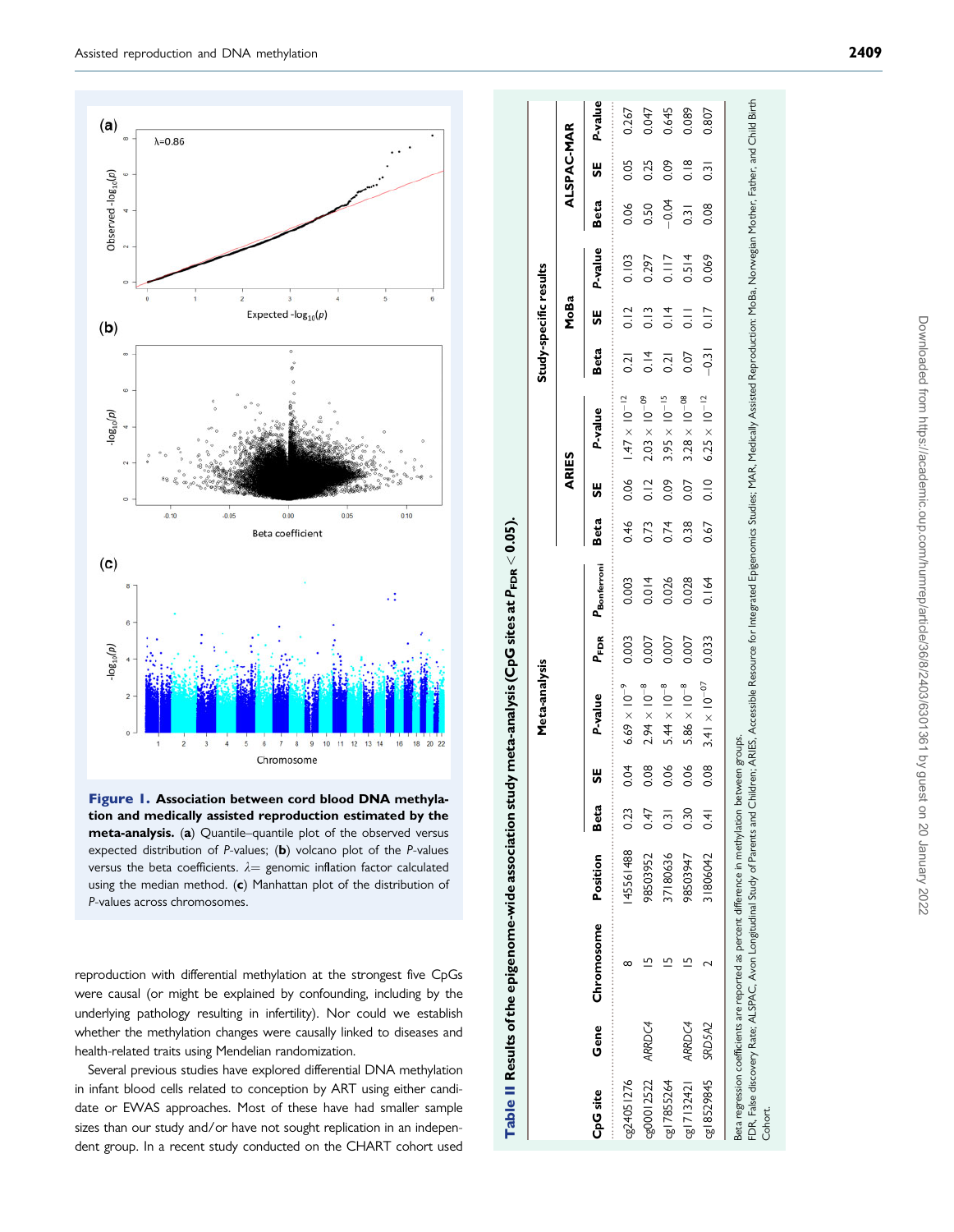as replication in our study [\(Novakovic](#page-10-0) et al., 2019), 18 CpG sites were associated with ART, 9 of which were available in our study. In our meta-analysis, at four of these nine CpGs the direction of the effects was concordant (including at CHRNE) and with low P-values (0.07–0.006) [\(Supplementary Table SIX](https://academic.oup.com/humrep/article-lookup/doi/10.1093/humrep/deab137#supplementary-data)), thus, providing some evidence of consistency across studies, although none of these nine CpGs had P-values  $< 0.006$  (P = 0.05 Bonferroni-corrected to take into account nine multiple comparisons). Differences between our study and this one may be explained by differences in the adjustment for confounding factors (we adjusted for batch, cell-type, maternal pre-pregnancy BMI, pregnancy smoking, age at delivery and infant sex, whereas the published study adjusted for batch, cell-type and infant sex), the different sample used (blood in our study and Guthrie spots in the published study) and/or differences in the cases definition (broad range of treatments and self-reported in our study, whereas restricted to ART and from hospital records in the published study). The results in the published study are more generally related to ART (which involves OI as part of the procedure and in vitro manipulation processes), whereas the associations reported in our study seems to be specific for procedures that did not involve in vitro gamete or embryo manipulation (OI and intrauterine insemination). However, given that the two studies were broadly similar in population, analysis methods and size, the lack of consistency between the two may be because the findings in both studies are due to chance and do not reflect real replicable associations. This would be consistent with the lack of replication of our findings in the CHART study.

Most of the CpGs identified in this study are located in the proximity of known genes. We found evidence of hypermethylation at the transcription start site of the SRD5A2 gene, coding for steroid 5-alpha Reductase 2, an enzyme involved in androgen metabolism and male sexual development. Hypermethylation at this site was associated particularly with OI and intrauterine insemination, suggesting a specific effect of hormonal stimulation, gamete manipulation, and/or freezing and thawing of eggs or sperm. Since our study is observational, we cannot rule out that an impairment in this gene at the parental level was present before having received the medical procedures to help conceiving rather than their consequence and could be related to parental sub-fertility rather than the fertility procedures per se. The lack of association in the replication sample at this and the other sites that were differentially methylated in our discovery sample may be due to the different sample collections (cord blood in our discovery metaanalysis and Guthrie dry blood spots collected at 2–4 days in CHART). They could also be due to heterogeneity in the cases definition between cohorts. In CHART, only those conceived by IVF, ICSI or, in a minority of cases, other ART were included in the cases and this was obtained from hospital records. However, the most likely interpretation is that these additional associations are driven by chance.

Our study has several strengths compared to other previously published studies. By combining participants from different studies, we have achieved a larger sample size. We also adjusted for potential confounding maternal characteristics (maternal pre-pregnancy BMI, pregnancy smoking and age at delivery), whereas most previous studies had either smaller sample sizes or adjusted for fewer confounders. Maternal BMI, smoking and age are associated with low fertility as well as DNA methylation and including these factors is important as it partially controls for confounding due to infertility. We also conducted extensive biological characterisation using freely available databases and

an mQTL look-up to attempt to determine potential causal links to disease and health-related traits. Finally, we explored replication in an independent sample.

This study has also some limitations. First, our definition of MAR is heterogeneous. OI by hormones, is often used in combination with IVF and intrauterine insemination. Therefore, it is challenging to separate the effects of hormone stimulation from those of in vitro culturing. In our discovery meta-analysis our main exposure was self-reported assisted reproduction and, although we could explore in ALSPAC the effects of OI and intrauterine insemination, the IVF groups had very small sample sizes. In ALSPAC, participants were asked a very general question about having used any treatment to help them conceive and then had the opportunity to provide additional information in a text response. In MoBa, the data were obtained from the birth register, but the report was a single entry completed by a midwife that asked whether the conception was by ART (defined as IVF, ICSI or other ART) so we were unable to explore the specific effect of different procedures. Despite our meta-analysis approach, case numbers in each cohort are small and this limitation should be addressed in future studies. Another limitation is that due to the observational nature of the study it has not been possible to establish causality between medically assisted reproduction and offspring DNA methylation. Even though we adjusted for potential confounders the possibility of residual confounding, for example by paternal sub-fertility, remains. Furthermore, due to an insufficient number of mQTLs, our study did not provide the opportunity to conduct Mendelian randomization to explore causal effects between methylation and disease risk.

Overall, we show that newborns conceived by medically assisted reproduction present with altered DNA methylation in cord blood white cells. However, we cannot distinguish whether these methylation profiles are due to the actual fertility treatments, reflect the underlying causes of subfertility, or are chance associations. If any are causal, we do not know whether there are long-term consequences for offspring health. As this is one of the largest studies to date, has adjusted for confounders and tried to explore replication, it highlights the need for larger studies and/or attempts to harmonize data across all studies and undertake a larger collaborative effort. There is also a need for studies with more detailed information on the type of fertility treatment, and on the cause of parental sub-fertility. However, to the best of our knowledge, studies with such detailed exposure information and DNA methylation in large numbers are currently lacking. Additional follow-up studies with DNA methylation at older ages would also be useful to investigate a potential resolution of DNA methylation variation associated with fertility treatments over time as indicated by the CHART study [\(Novakovic,](#page-10-0) et al., 2019). Current efforts in generating more mQTL databases such as the GoDMC consortium [\(http://www.godmc.org.uk/](http://www.godmc.org.uk/)) might provide additional mQTL for use in Mendelian randomisation to establish causal links between differential DNA methylation related to medically assisted reproduction and future disease risks.

### Supplementary data

. . . . . . . . . . . . . . . . . . . . . . . . . . . . . . . . . . . . . . . . . . . . . . . . . . . . . . . . . . . . . . . . . . . . . . . . . . . . . . . . . . . . . . . . . . . . . . . . . . . . . . . . . . . . . . . . . . . . . . . . . . . . . . . . . . . . . . . . . . . . . . . . . . . . . . . . . . . . . . . . . . . . . . . . . . . .

[Supplementary data](https://academic.oup.com/humrep/article-lookup/doi/10.1093/humrep/deab137#supplementary-data) are available at Human Reproduction online.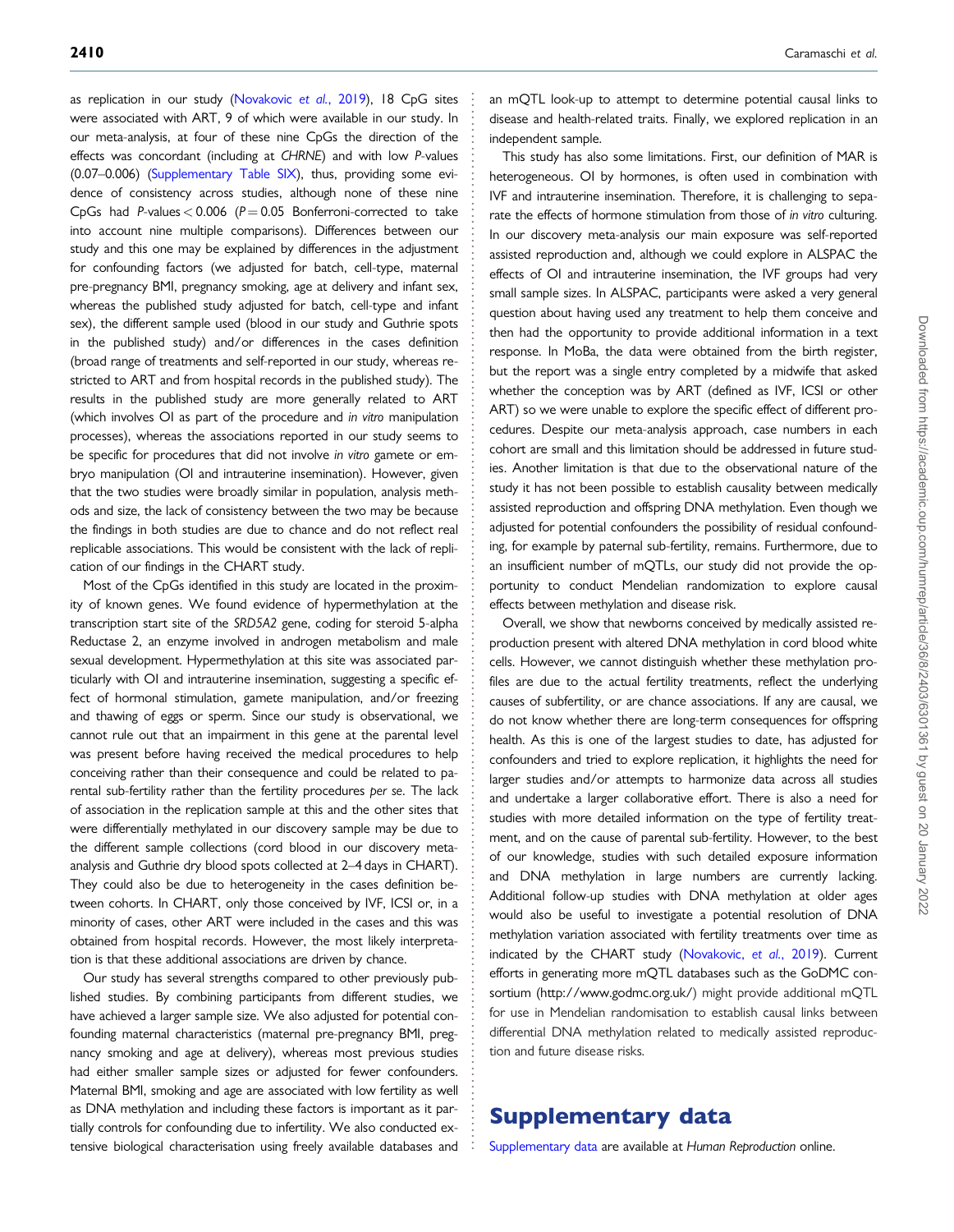### <span id="page-8-0"></span>Data availability

The data underlying this article cannot be shared publicly for the privacy of individuals that participated in the study. The data will be shared on reasonable request to the individual cohorts. For ALSPAC, data are available according to the procedures listed at [http://www.](http://www.bristol.ac.uk/alspac/researchers/access/) [bristol.ac.uk/alspac/researchers/access/.](http://www.bristol.ac.uk/alspac/researchers/access/) For MoBa, data can be requested at [https://www.fhi.no/en/studies/moba/for-forskere-arti](https://www.fhi.no/en/studies/moba/for-forskere-artikler/research-and-data-access/) [kler/research-and-data-access/](https://www.fhi.no/en/studies/moba/for-forskere-artikler/research-and-data-access/).

# Acknowledgements

ALSPAC: The authors are extremely grateful to all the families who took part in this study, the midwives for their help in recruiting them, and the whole ALSPAC team, which includes interviewers, computer and laboratory technicians, clerical workers, research scientists, volunteers, managers, receptionists and nurses. This publication is the work of the authors and Doretta Caramaschi will serve as guarantor for the contents of this paper. The Norwegian Mother, Father and Child Cohort Study: The authors are very grateful to all the participating families in Norway who take part in this on-going cohort study.

# Authors' roles

D.C., J.J. and H.R.E.: data analysis, interpretation of results and manuscript preparation; C.M.P. and B.N.: data analysis and draft revisions; R.S., J.H. and S.J.L.: data acquisition and draft revision; S.L.: Data analysis, draft revisions. M.C.M.: Data analysis, draft revisions, and critical input. S.E.H.: Data acquisition, draft revisions, final draft; D.A.L. and C.L.R.: conception/design of the work, data acquisition, interpretation of results and draft revisions. All authors provided critical input on the manuscript.

# Funding

This study has also been supported by the US National Institute of Health (R01 DK10324), the European Research Council under the European Union's Seventh Framework Programme (FP7/2007-2013)/ ERC Grant agreement no. 669545, European Union's Horizon 2020 research and innovation programme under Grant agreement no. 733206 (LifeCycle) and the NIHR Biomedical Centre at the University Hospitals Bristol NHS Foundation Trust and the University of Bristol. The UK Medical Research Council and Wellcome (Grant ref: 102215/ 2/13/2) and the University of Bristol provide core support for ALSPAC. A comprehensive list of grants funding is available on the ALSPAC website [\(http://www.bristol.ac.uk/alspac/external/docu](http://www.bristol.ac.uk/alspac/external/documents/grant-acknowledgements.pdf) [ments/grant-acknowledgements.pdf\)](http://www.bristol.ac.uk/alspac/external/documents/grant-acknowledgements.pdf). Methylation data in the ALSPAC cohort were generated as part of the UK BBSRC funded (BB/ I025751/1 and BB/I025263/1) Accessible Resource for Integrated Epigenomic Studies (ARIES, [http://www.ariesepigenomics.org.uk\)](http://www.ariesepigenomics.org.uk). ALSPAC GWAS data was generated by Sample Logistics and Genotyping Facilities at Wellcome Sanger Institute and LabCorp (Laboratory Corporation of America) using support from 23andMe. D.C., J.J., C.L.R. D.A.L and H.R.E. work in the MRC Integrative Epidemiology Unit at the University of Bristol, supported by the UK Medical Research Council and the University of Bristol (Grant nos. MC\_UU\_00011/1, MC\_UU\_00011/5, MC\_UU\_00011/6). B.N. is

supported by an NHMRC (Australia) Investigator Grant (1173314). The Norwegian Mother, Father and Child Cohort Study is supported by the Norwegian Ministry of Health and Care Services and the Ministry of Education and Research, NIH/NIEHS (Contract no N01- ES-75558), NIH/NINDS (Grant nos. (i) UO1 NS 047537-01 and (2) UO1 NS 047537-06A1). For this work, MoBa 1 and 2 were supported by the Intramural Research Program of the NIH, National Institute of Environmental Health Sciences (Z01-ES-49019) and the Norwegian Research Council/BIOBANK (Grant no. 221097). This work was partly supported by the Research Council of Norway through its Centres of Excellence funding scheme, project number 262700.

# Conflict of interest

D.A.L. has received support from national and international government and charity funders, as well as from Roche Diagnostics and Medtronic for research unrelated to this study. All other authors declare no conflict of interest.

### References

. . . . . . . . . . . . . . . . . . . . . . . . . . . . . . . . . . . . . . . . . . . . . . . . . . . . . . . . . . . . . . . . . . . . . . . . . . . . . . . . . . . . . . . . . . . . . . . . . . . . . . . . . . . . . . . . . . . . . . . . . . . . . . . . . . . . . . . . . . . . . . . . . . . . . . . . . . . . . . . . . . . . . . . . . . . .

- Ashburner M, Ball CA, Blake JA, Botstein D, Butler H, Cherry JM, Davis AP, Dolinski K, Dwight SS, Eppig JT. et al. Gene ontology: tool for the unification of biology. The Gene Ontology Consortium. Nat Genet 2000;25:25–29.
- Bakulski KM, Feinberg JI, Andrews SV, Yang J, Brown S, L. McKenney S, Witter F, Walston J, Feinberg AP, Fallin MD. DNA methylation of cord blood cell types: applications for mixed cell birth studies. Epigenetics 2016;11:354–362.
- Barfield RT, Kilaru V, Smith AK, Conneely KN. CpGassoc: an R function for analysis of DNA methylation microarray data. Bioinformatics 2012;28:1280–1281.
- Barski A, Cuddapah S, Cui K, Roh TY, Schones DE, Wang Z, Wei G, Chepelev I, Zhao K. High-resolution profiling of histone methylations in the human genome. Cell 2007; **129**:823-837.
- Bibikova M, Barnes B, Tsan C, Ho V, Klotzle B, Le JM, Delano D, Zhang L, Schroth GP, Gunderson KL. et al. High density DNA methylation array with single CpG site resolution. Genomics 2011; 98:288–295.
- Boyd A, Golding J, Macleod J, Lawlor DA, Fraser A, Henderson J, Molloy L, Ness A, Ring S, Davey Smith G. Cohort Profile: the 'children of the 90s' – the index offspring of the Avon Longitudinal Study of Parents and Children. Int J Epidemiol 2013;42:111-127.
- Breeze CE, Paul DS, van Dongen J, Butcher LM, Ambrose JC, Barrett JE, Lowe R, Rakyan VK, Iotchkova V, Frontini M. et al. eFORGE: a tool for identifying cell type-specific signal in epigenomic data. Cell Rep 2016;17:2137–2150.
- Buniello A, MacArthur JAL, Cerezo M, Harris LW, Hayhurst J, Malangone C, McMahon A, Morales J, Mountjoy E, Sollis E. et al. The NHGRI-EBI GWAS catalog of published genome-wide association studies, targeted arrays and summary statistics 2019. Nucleic Acids Res 2019;47:D1005–D1012.
- Canovas S, Ross PJ, Kelsey G, Coy P. DNA methylation in embryo development: epigenetic impact of ART (Assisted Reproductive Technologies). Bioessays 2017;39:1700106.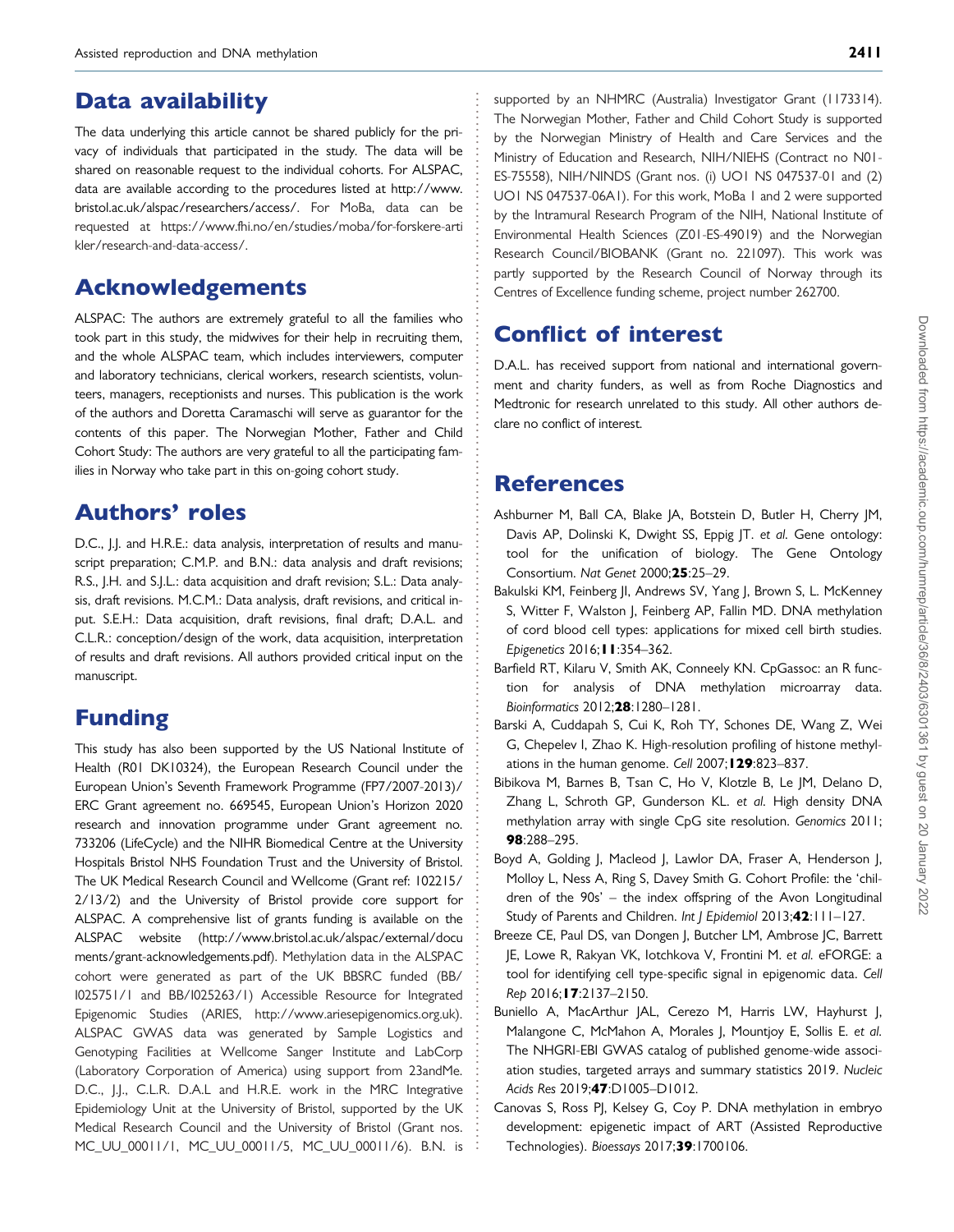- <span id="page-9-0"></span>. Cao Z, Zhang M, Xu T, Chen Z, Tong X, Zhang D, Wang Y, Zhang L, Gao D, Luo L. et al. Vitrification of murine mature metaphase II oocytes perturbs DNA methylation reprogramming during preimplantation embryo development. Cryobiology 2019;87:91–98.
- Castillo-Fernandez JE, Loke YJ, Bass-Stringer S, Gao F, Xia Y, Wu H, Lu H, Liu Y, Wang J, Spector TD. et al. DNA methylation changes at infertility genes in newborn twins conceived by in vitro fertilisation. Genome Med 2017;9:28.
- Chen M, Heilbronn LK. The health outcomes of human offspring conceived by assisted reproductive technologies (ART). J Dev Orig Health Dis 2017;8:388-402.
- Choufani S, Turinsky AL, Melamed N, Greenblatt E, Brudno M, Berard A, Fraser WD, Weksberg R, Trasler J, Monnier P; 3D Cohort Study Group. Impact of assisted reproduction, infertility, sex and paternal factors on the placental DNA methylome. Hum Mol Genet 2019;28:372–385.
- Davies MJ, Moore VM, Willson KJ, Van Essen P, Priest K, Scott H, Haan EA, Chan A. Reproductive technologies and the risk of birth defects. N Engl | Med 2012;366:1803-1813.
- Doherty AS, Mann MR, Tremblay KD, Bartolomei MS, Schultz RM. Differential effects of culture on imprinted H19 expression in the preimplantation mouse embryo. Biol Reprod 2000;62:1526-1535.
- El Hajj N, Haertle L, Dittrich M, Denk S, Lehnen H, Hahn T, Schorsch M, Haaf T. DNA methylation signatures in cord blood of ICSI children. Hum Reprod 2017;32:1761–1769.
- Elias FTS, Weber-Adrian D, Pudwell J, Carter J, Walker M, Gaudet L, Smith G, Velez MP. Neonatal outcomes in singleton pregnancies conceived by fresh or frozen embryo transfer compared to spontaneous conceptions: a systematic review and meta-analysis. Arch Gynecol Obstet 2020;302:31–45.
- Estill MS, Bolnick JM, Waterland RA, Bolnick AD, Diamond MP, Krawetz SA. Assisted reproductive technology alters deoxyribonucleic acid methylation profiles in bloodspots of newborn infants. Fertil Steril 2016; 106:629-639 e610.
- Fraser A, Macdonald-Wallis C, Tilling K, Boyd A, Golding J, Davey Smith G, Henderson J, Macleod J, Molloy L, Ness A. et al. Cohort profile: the Avon Longitudinal Study of parents and children: ALSPAC mothers cohort. Int J Epidemiol 2013;42:97-110.
- Gaunt TR, Shihab HA, Hemani G, Min JL, Woodward G, Lyttleton O, Zheng J, Duggirala A, McArdle WL, Ho K. et al. Systematic identification of genetic influences on methylation across the human life course. Genome Biol 2016; 17:61.
- Geeleher P, Hartnett L, Egan LJ, Golden A, Raja Ali RA, Seoighe C. Gene-set analysis is severely biased when applied to genome-wide methylation data. Bioinformatics 2013;29:1851-1857.
- Gentilini D, Somigliana E, Pagliardini L, Rabellotti E, Garagnani P, Bernardinelli L, Papaleo E, Candiani M, Di Blasio AM, Viganò P. Multifactorial analysis of the stochastic epigenetic variability in cord blood confirmed an impact of common behavioral and environmental factors but not of in vitro conception. Clin Epigenet 2018; 10:77.
- Haberg SE, London SJ, Nafstad P, Nilsen RM, Ueland PM, Vollset SE, Nystad W. Maternal folate levels in pregnancy and asthma in children at age 3 years. J Allergy Clin Immunol 2011; 127:262-264, 264 e261.
- Halliday J, Lewis S, Kennedy J, Burgner DP, Juonala M, Hammarberg K, Amor DJ, Doyle LW, Saffery R, Ranganathan S. et al. Health of

. . . . . . . . . . . . . . . . . . . . . . . . . . . . . . . . . . . . . . . . . . . . . . . . . . . . . . . . . . . . . . . . . . . . . . . . . . . . . . . . . . . . . . . . . . . . . . . . . . . . . . . . . . . . . . . . . . . . . . . . . . . . . . . . . . . . . . . . . . . . . . . . . . . . . . . . . . . . . . . . . . . . . . . . . . . . .

adults aged 22 to 35 years conceived by assisted reproductive technology. Fertil Steril 2019: **112**:130-139.

- Hansen M, Kurinczuk JJ, Milne E, de Klerk N, Bower C. Assisted reproductive technology and birth defects: a systematic review and meta-analysis. Hum Reprod Update 2013; 19:330-353.
- Joubert BR, Haberg SE, Nilsen RM, Wang X, Vollset SE, Murphy SK, Huang Z, Hoyo C, Midttun O, Cupul-Uicab LA. et al. 450K epigenome-wide scan identifies differential DNA methylation in newborns related to maternal smoking during pregnancy. Environ Health Perspect 2012:120:1425-1431.
- Kallen B, Finnstrom O, Lindam A, Nilsson E, Nygren KG, Otterblad PO. Congenital malformations in infants born after in vitro fertilization in Sweden. Birth Defects Res A Clin Mol Teratol 2010;88: 137–143.
- Katari S, Turan N, Bibikova M, Erinle O, Chalian R, Foster M, Gaughan JP, Coutifaris C, Sapienza C. DNA methylation and gene expression differences in children conceived in vitro or in vivo. Hum Mol Genet 2009; **18:**3769-3778.
- Laugesen A, Hojfeldt JW, Helin K. Molecular mechanisms directing PRC2 recruitment and H3K27 methylation. Mol Cell 2019;74: 8–18.
- Lawlor DA, Nelson SM. Effect of age on decisions about the numbers of embryos to transfer in assisted conception: a prospective study. Lancet 2012;379:521–527.
- Lazaraviciute G, Kauser M, Bhattacharya S, Haggarty P, Bhattacharya S. A systematic review and meta-analysis of DNA methylation levels and imprinting disorders in children conceived by IVF/ICSI compared with children conceived spontaneously. Hum Reprod Update 2014;20:840–852.
- Levi Setti PE, Moioli M, Smeraldi A, Cesaratto E, Menduni F, Livio S, Morenghi E, Patrizio P. Obstetric outcome and incidence of congenital anomalies in 2351 IVF/ICSI babies. J Assist Reprod Genet 2016;33:711–717.
- Lewis S, Kennedy J, Burgner D, McLachlan R, Ranganathan S, Hammarberg K, Saffery R, Amor DJ, Cheung MMH, Doyle LW. et al. Clinical review of 24-35 year olds conceived with and without in vitro fertilization: study protocol. Reprod Health 2017; 14:117.
- Magnus P, Birke C, Vejrup K, Haugan A, Alsaker E, Daltveit AK, Handal M, Haugen M, Hoiseth G, Knudsen GP. et al. Cohort profile update: The Norwegian Mother and Child Cohort Study (MoBa). Int J Epidemiol 2016;45:382–388.
- Magnus P, Irgens LM, Haug K, Nystad W, Skjaerven R, Stoltenberg C, MoBa SG, MoBa Study Group. Cohort profile: the Norwegian Mother and Child Cohort Study (MoBa). Int J Epidemiol 2006;35: 1146–1150.
- Maksimovic J, Gordon L, Oshlack A. SWAN: subset-quantile within array normalization for illumina infinium HumanMethylation450 BeadChips. Genome Biol 2012; 13:R44.
- Mann MR, Lee SS, Doherty AS, Verona RI, Nolen LD, Schultz RM, Bartolomei MS. Selective loss of imprinting in the placenta following preimplantation development in culture. Development 2004; 131:3727–3735.
- Market-Velker BA, Fernandes AD, Mann MR. Side-by-side comparison of five commercial media systems in a mouse model: suboptimal in vitro culture interferes with imprint maintenance. Biol Reprod 2010a; 83:938-950.